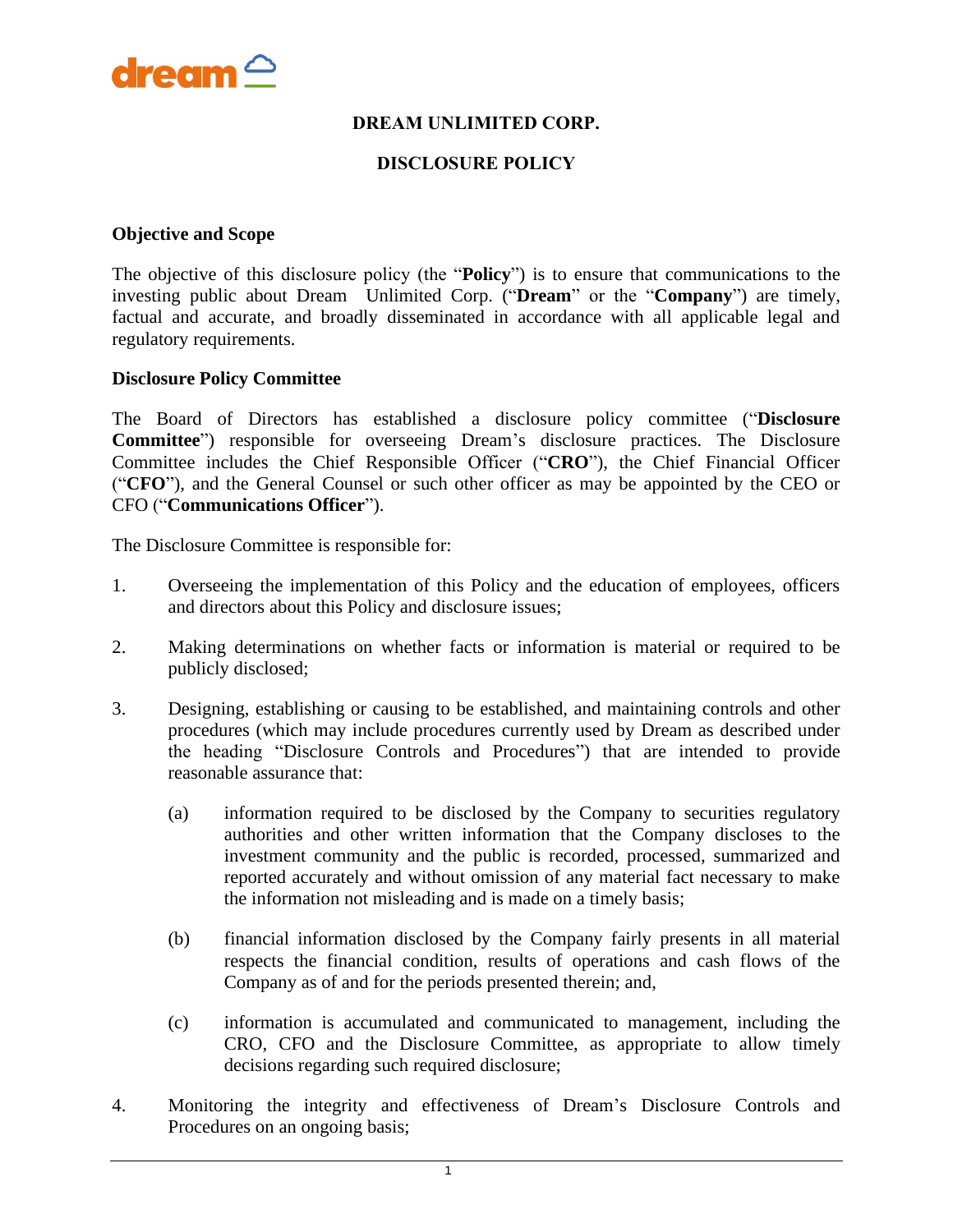- 5. Reviewing and supervising the preparation of statements made by or on behalf of Dream (collectively, the "**Disclosure Statements**") in:
	- (a) all written documents required to be filed by the Company with securities regulators pursuant to securities legislation, regulations and rules;
	- (b) press releases and other communications to shareholders and the public;
	- (c) presentations to analysts, the investment community, rating agencies and lenders;
	- (d) sustainability reports and other impact investing, environmental, social and governance disclosures; and,
	- (e) information to be included on the Company's website or otherwise electronically communicated to the public;
- 6. Monitoring the integrity and effectiveness of Dream's Disclosure Controls and Procedures on an ongoing basis, including evaluating their effectiveness in connection with each fiscal year end; and
- 7. Periodically reviewing and recommending any material changes to this Policy for review by the Audit Committee and approval by the Board.

The Disclosure Committee will report to the Board of Directors on an annual basis with respect to compliance with this Policy and its effectiveness and, if appropriate, recommend changes to this Policy to comply with changing regulatory requirements.

### **Disclosure Controls and Procedures**

The Disclosure Committee shall establish specific procedures and timetables that shall be adhered to by the Company and its employees for the preparation and, wherever practicable, review by such personnel, including the auditors and external legal counsel, as the Disclosure Committee may determine, and, ultimately, the dissemination of, all Disclosure Statements in compliance with this Policy. The Disclosure Committee may elect to, at any time, adopt controls and procedures that are different than those which have been previously established, provided that such controls and procedures, in the opinion of the Disclosure Committee, provide satisfactory assurance that Disclosure Statements are disclosed in compliance with this Policy.

The Disclosure Controls and Procedures will involve the following:

- 1. Identifying all continuous disclosure requirements under securities laws, rules and policies applicable to the Company;
- 2. Identifying the individuals responsible for preparing reportable information and individuals, whether internal or external, responsible for reviewing reports or portions of reports to verify disclosure made with respect to their areas of responsibility or expertise;
- 3. Establishing timetables for the preparation and adequate review of reportable information;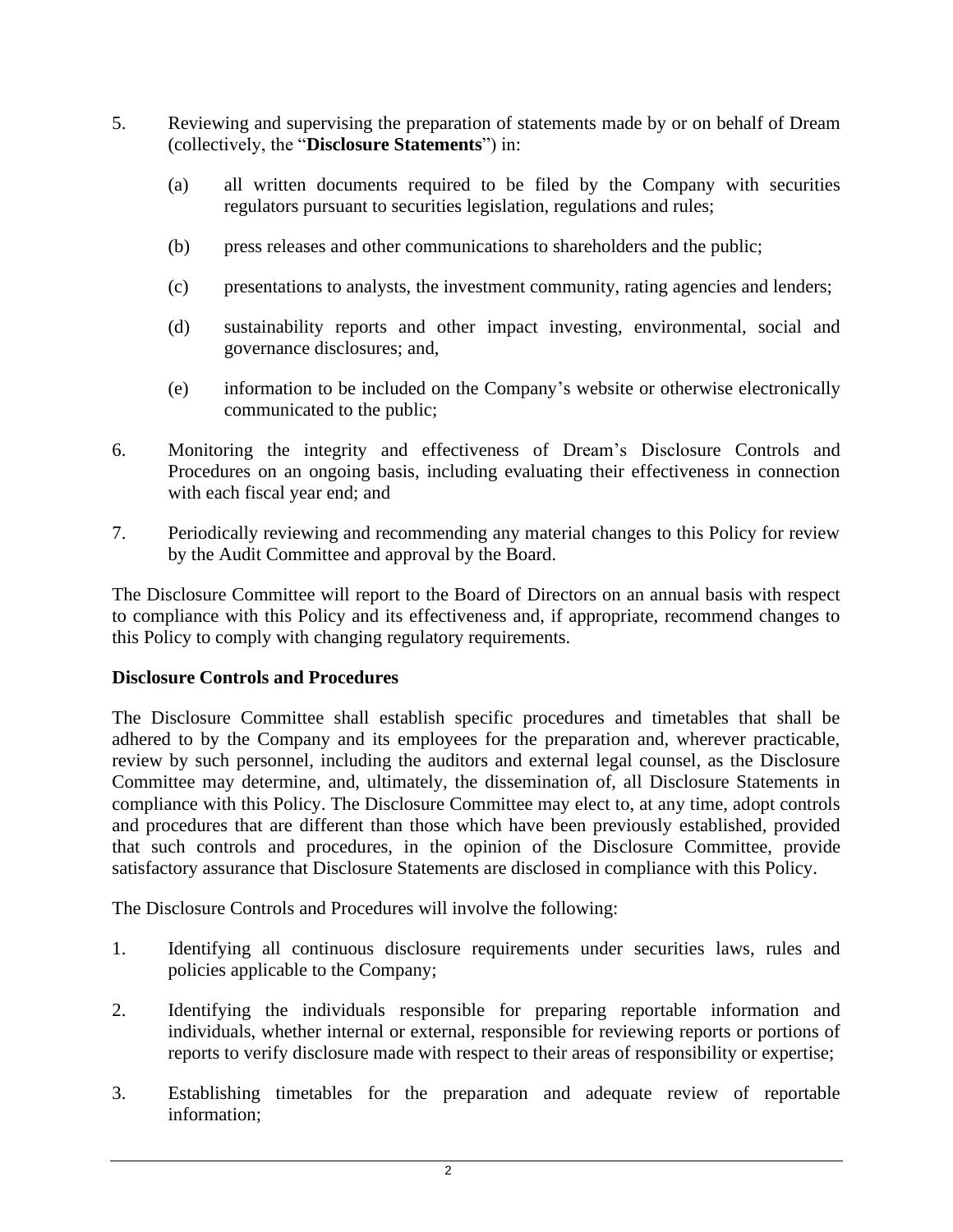- 4. Procedures for obtaining "sign-off" on disclosure of reportable information;
- 5. Procedures for the identification and timely reporting to senior management and the Disclosure Committee of information which may constitute material information or a change in material information that had previously been publicly disclosed;
- 6. Documenting the procedures followed with respect to the release of each disclosure made in writing and for the review of any disclosure made orally; and
- 7. Ongoing evaluation of the Company's Disclosure Controls and Procedures.

# **Principles of Disclosure of Material Information**

"Material information" is any information relating to the business and affairs of Dream that would reasonably be expected to result in a significant change in the market price or value of the Company's securities or that would reasonably be expected to have a significant influence on a reasonable investor's decision whether or not to buy, sell or hold Company securities. Examples of developments that may give rise to material information include, but are not limited to, those set out in Appendix "A".

In connection with disclosure obligations under applicable laws and stock exchange rules, the Company will adhere to the following basic disclosure principles:

- 1. Unless otherwise determined by the Disclosure Committee, material information will be publicly disclosed immediately via news release.
- 2. In certain circumstances, the Disclosure Committee may determine that immediate disclosure would be unduly detrimental to the Company (for example if release of the information would prejudice negotiations in a corporate transaction), in which case the information will be kept confidential until the Disclosure Committee determines it is appropriate to publicly disclose. In such circumstances, the Disclosure Committee will determine how that information will be controlled and will consider whether a confidential material change report is required to be filed with applicable securities regulators.
- 3. Disclosure must include any information, the omission of which would make the rest of the disclosure misleading (half-truths are misleading).
- 4. Unfavourable material information must be disclosed as promptly and completely as favourable information.
- 5. Disclosure of forward-looking information will be made in accordance with the procedures set out in this Policy under "Forward Looking Information".
- 6. There will be no selective disclosure. Material information which has not been publicly disclosed must not be disclosed to selected individuals (for example, in an interview with an analyst or in a telephone conversation with an investor). If previously undisclosed material information has been inadvertently selectively disclosed, such information must be broadly disclosed immediately via news release. Pending such public disclosure, the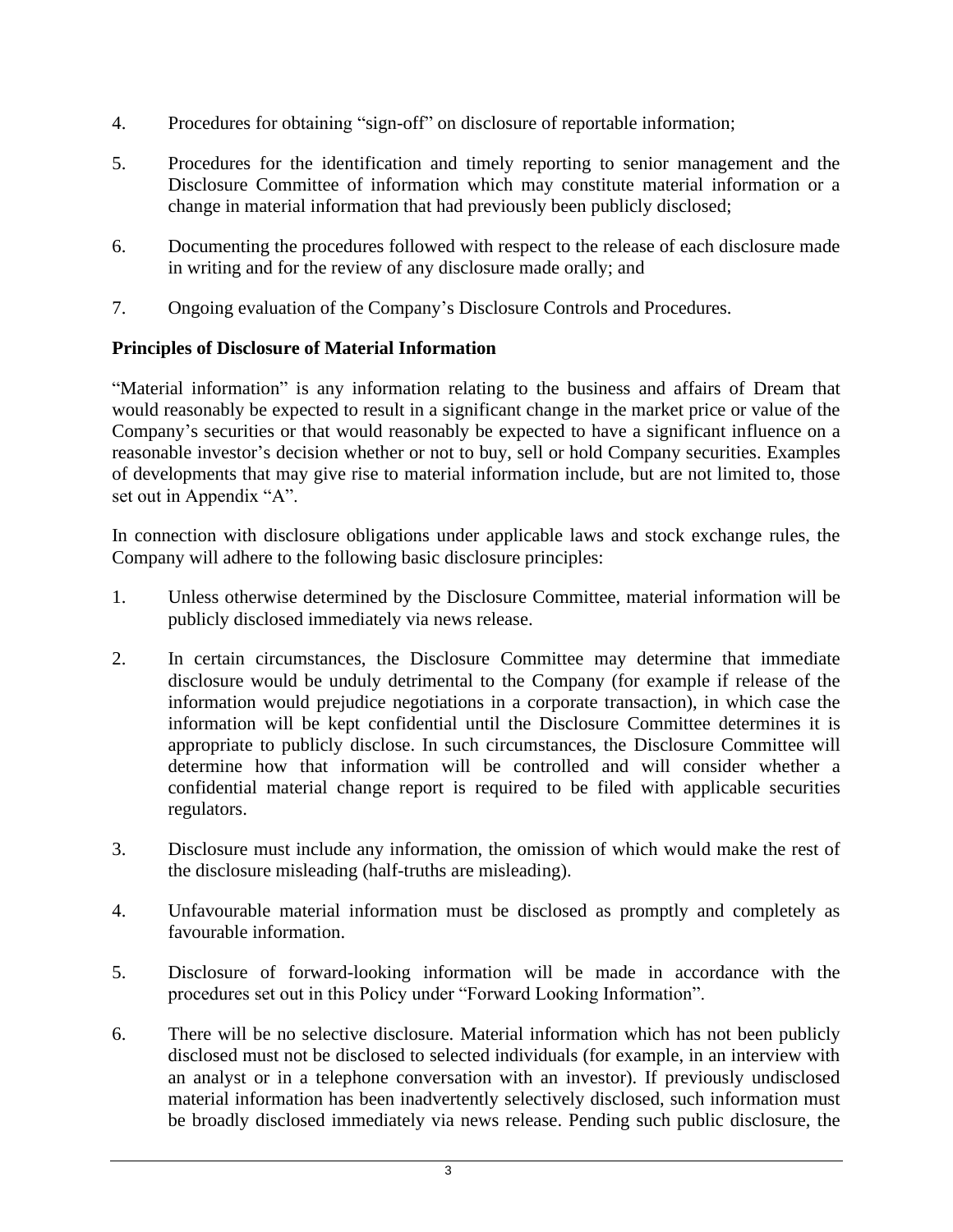Company shall contact the stock exchanges on which its securities trade and, if necessary, request that trading in its securities be halted.

- 7. Disclosure on the Company's website alone does not constitute adequate disclosure of material information.
- 8. Disclosure must be corrected immediately if the Company subsequently learns that earlier disclosure by the Company contained a material error at the time it was given. In addition, prompt disclosure is required of any significant changes to previously disclosed information where that information becomes misleading as a result of subsequent events.
- 9. The Company must file a material change report with appropriate regulatory authorities concerning any material change as soon as practicable and in any event within ten days of the date on which the change occurs.

In the event of any question as to whether or not facts or information constitute material information requiring disclosure, the Disclosure Committee will make the final determination, unless the Board otherwise determines that disclosure should be made.

# **Trading Restrictions and Blackout Periods**

It is illegal for anyone to purchase or sell securities of any public company with knowledge of material information affecting that company that has not been publicly disclosed. Except in the necessary course of business, it is also illegal for anyone to inform any other person of nonpublic material information. Therefore, insiders and employees with knowledge of confidential or material information about Dream or counter-parties in negotiations of material potential transactions are prohibited from trading Company securities or securities of any such counterparty until the information has been fully disclosed and a reasonable period of time has passed for the information to be widely disseminated. These restrictions are described in more detail in the Company's Insider Trading Policy.

# **Reporting insiders**

Under securities laws, certain persons connected to the Company are also required to file insider reports disclosing their interest in securities and related financial instruments of the Company. Such persons include (i) directors of the Company, (ii) the CRO, CFO and COO of the Company, (iii) any other officer or other employee of the Company or of a subsidiary of the Company or any director of a subsidiary of the Company who has been advised by the Chief Financial Officer of the Company that he or she is subject to insider reporting, (iv) any person or company (and the directors, CRO, CFO and COO of such company) who beneficially owns more than 10% of the outstanding voting securities of the Company, and (v) any management company (and the directors, CRO, CFO and COO of such company) that provides significant management or administrative services to the Company.

Initial insider reports are required to be filed within 10 calendar days of the reporting insider becoming a reporting insider of the Company. Filing a subsequent insider report in respect of any change in such ownership or interest in the Company's securities is required within five calendar days.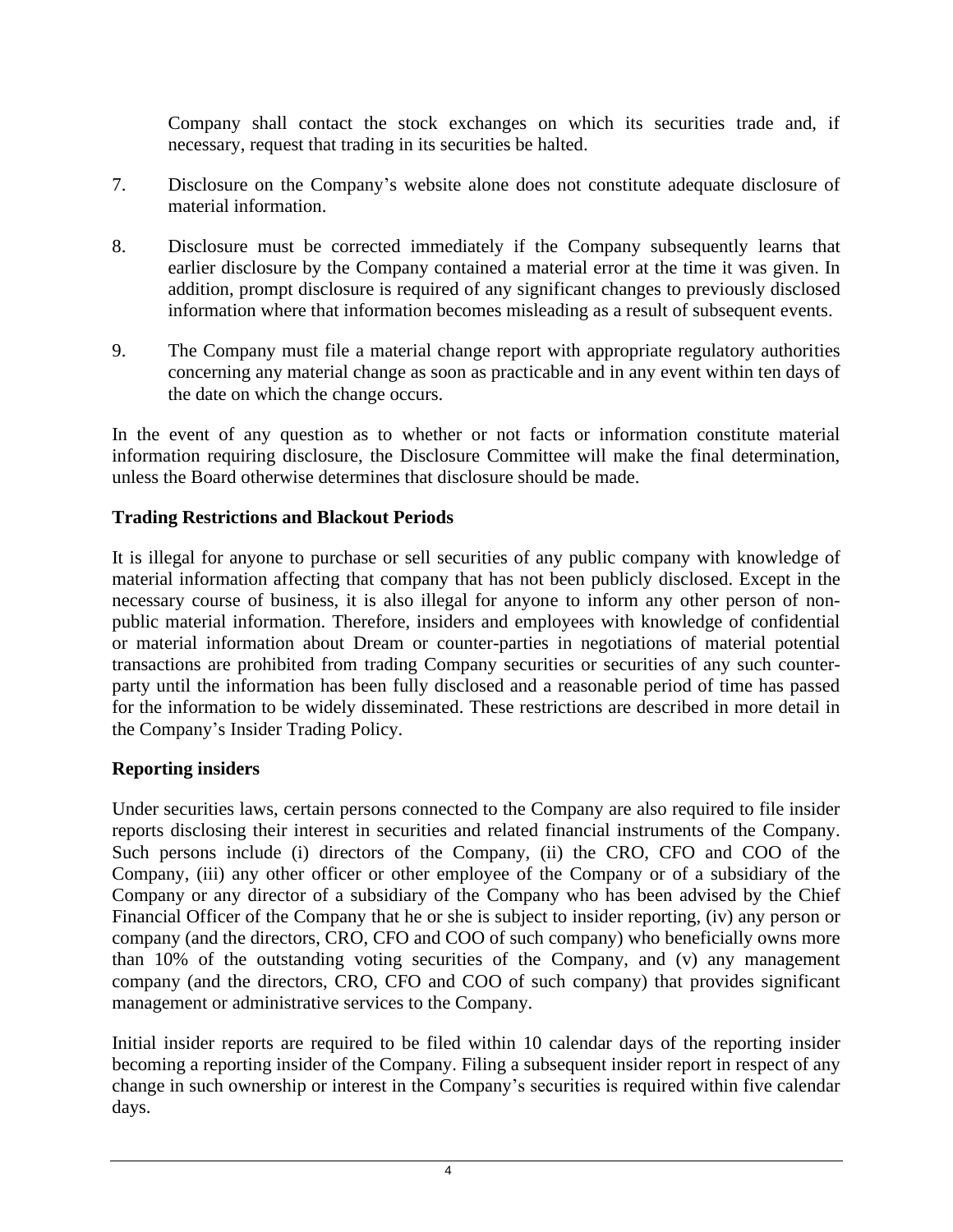### **Maintaining Confidentiality**

Any employee privy to confidential information is prohibited from communicating such information to anyone else, unless it is necessary to do so in the necessary course of business. Efforts will be made to limit access to such confidential information to only those who need to know the information and such persons will be advised that the information is to be kept confidential.

Outside parties privy to undisclosed material information concerning the Company are to be told that they must not divulge such information to anyone else, other than in the necessary course of business and that they may not trade in Dream's securities until the information is publicly disclosed.

Disclosure in the necessary course of business will generally cover communications with:

- Dream employees, officers and directors;
- lenders, legal counsel, auditors, underwriters, accountants, investment bankers and consultants;
- credit rating agencies under contract with Dream;
- customers, suppliers, or strategic partners where the communications are relevant to Dream's business with them;
- government and government agencies and non-government regulators.

However, the necessary course of business exception does not cover communications to the media, analysts, institutional investors or other market professionals even if they expressly agree to maintain the disclosed information in confidence.

In order to prevent the misuse or inadvertent disclosure of non-public material information, the procedures set forth below should be observed at all times:

- 1. Documents and files containing confidential information should be kept in a safe place to which access is restricted to individuals who "need to know" that information in the necessary course of business and code names should be used, if necessary.
- 2. Confidential matters should not be discussed in places where the discussion may be overheard, such as elevators, hallways, restaurants, airplanes or taxis.
- 3. Confidential documents should not be read or displayed in public places and should not be discarded where others can retrieve them.
- 4. Employees must ensure they maintain the confidentiality of information in their possession outside of the office as well as inside the office.
- 5. Transmitting documents by electronic means, such as by fax, email or directly from one computer to another, should be made only where it is reasonable to believe that the transmission can be made and received under secure conditions.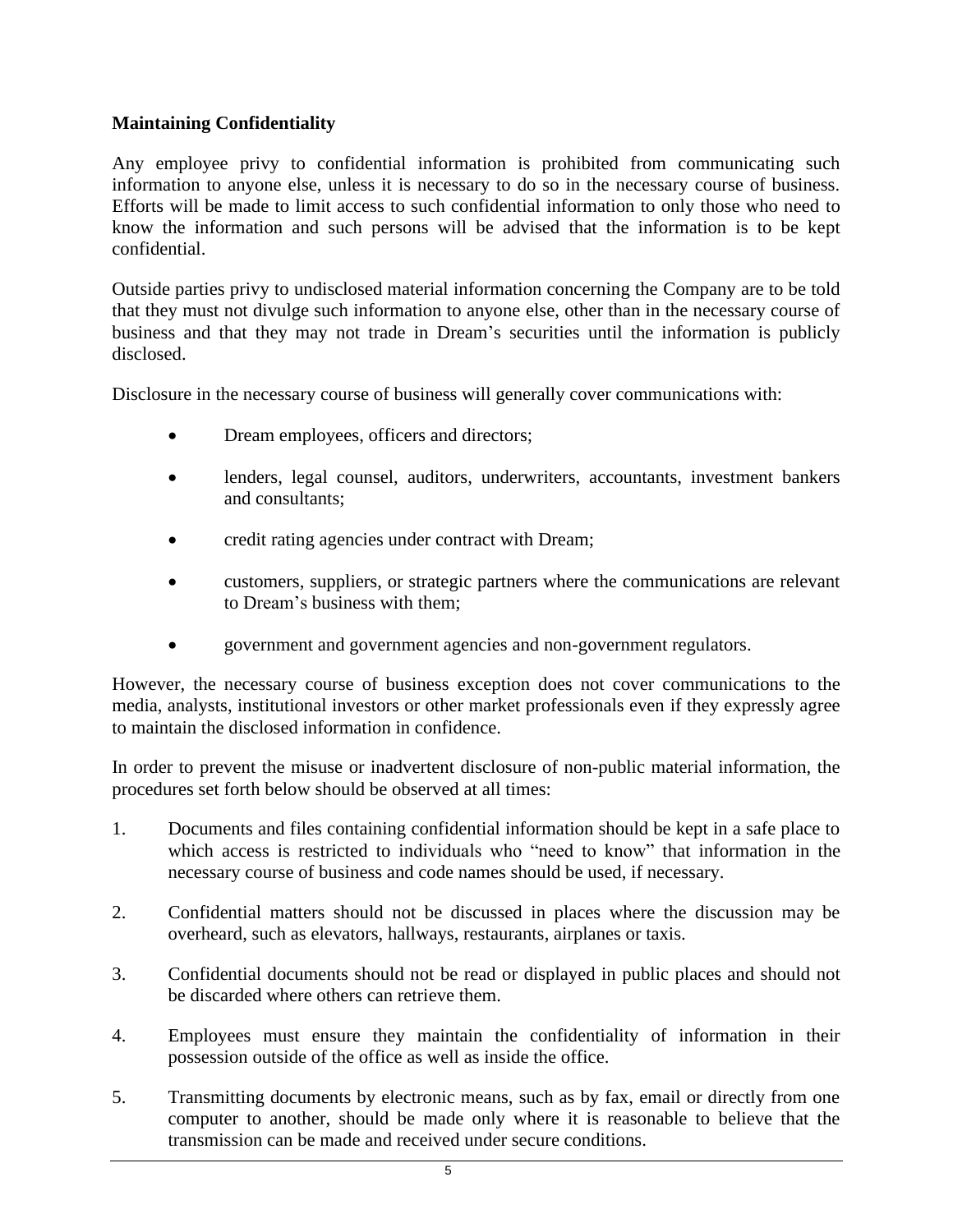- 6. Unnecessary copying of confidential documents should be avoided and documents containing confidential information should be promptly removed from conference rooms and work areas after meetings have concluded. Extra copies of confidential documents should be shredded or otherwise destroyed.
- 7. Access to confidential electronic data should be restricted through the use of passwords or other applicable encryption technology.
- 8. Security over electronic devices through which confidential information is accessed, stored or transmitted should be maintained at all times.

### **Designated Spokespersons**

Dream designates a limited number of spokespersons responsible for communication with the investment community, regulators or the media. The CRO and CFO shall be the official spokespersons for the Company ("**Spokespersons**"). Individuals holding these offices may, from time to time, designate others within the Company to speak on behalf of the Company as backups or to respond to specific inquiries.

Employees who are not authorized spokespersons must not respond, under any circumstances, to inquiries from the investment community, the media or others, unless specifically asked to do so by an authorized Spokesperson. All routine inquiries from analysts and investors shall be referred to the Communications Officer. The Communications Officer is authorized to provide such information as is publicly available and answer such questions based on previously available public information. Inquiries beyond previously available information shall be referred to the Disclosure Committee to assess whether further disclosure or supplementary information to previous disclosure needs to be released.

### **News Releases**

News releases respecting material information should contain sufficient detail to enable the media and investors to understand the substance and importance of such information while avoiding exaggerated reports or promotional commentary.

If the stock exchange(s) upon which shares of the Company are listed is open for trading at the time of a proposed announcement, prior notice of a news release announcing material information must be provided to the market surveillance department to enable a trading halt, if deemed necessary by the stock exchange(s). If a news release announcing material information is issued outside of trading hours, market surveillance must be notified before the market opens.

Annual and interim financial results will be publicly released as soon as practicable following the Board of Directors' approval of the financial statements.

News releases will be disseminated through an approved news wire service that provides simultaneous national and/or international distribution. News releases will be transmitted to all stock exchange members, relevant regulatory bodies, major business wires, national financial media and the local media in areas where the Company has its headquarters and operations.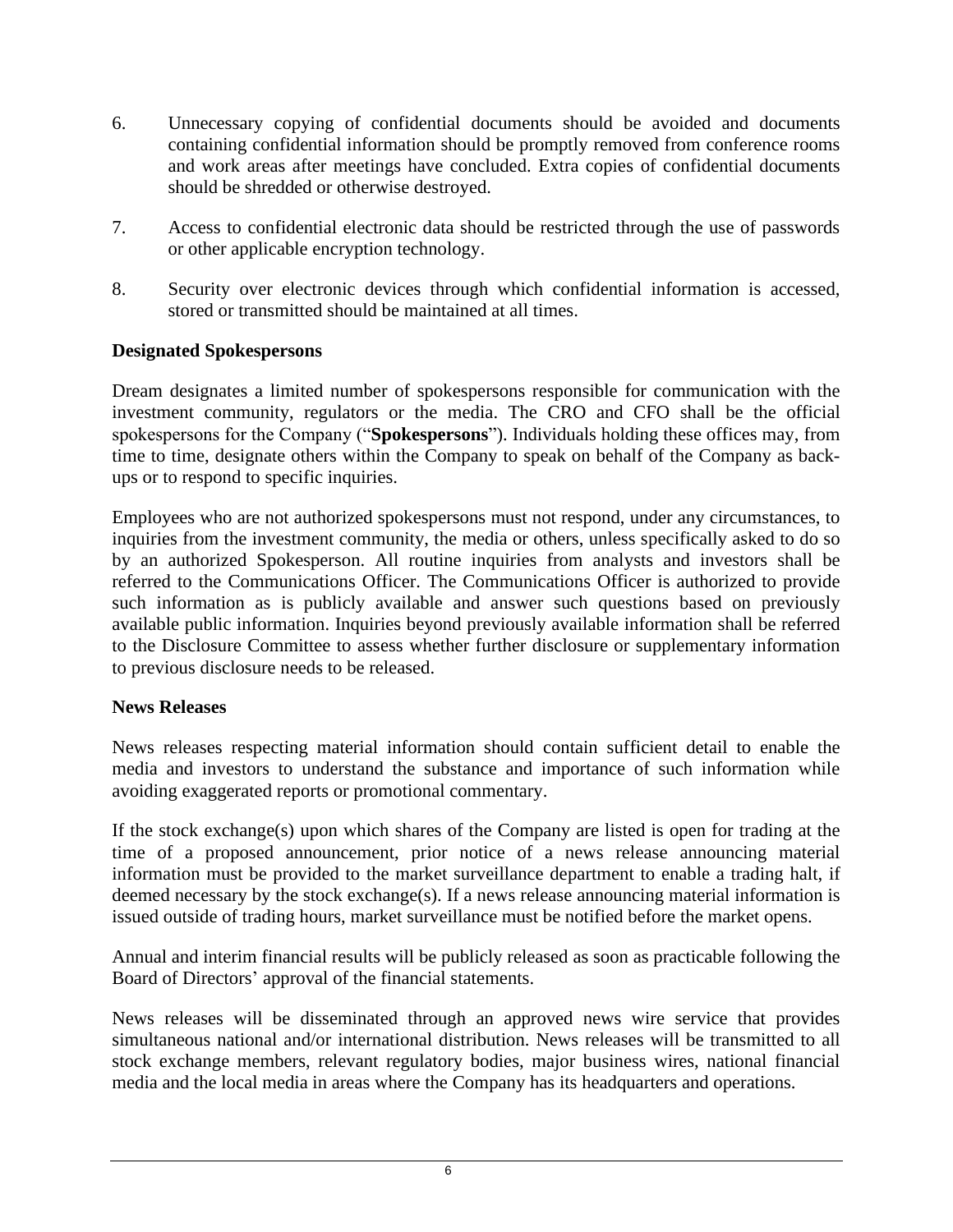News releases will be posted on the Company's website immediately after release over the news wire. The news release page of the website shall include a notice that advises the reader that the information posted was accurate at the time of posting, but may be superseded by subsequent public disclosure.

# **Conference Calls**

If deemed necessary, and appropriate, conference calls may be held for quarterly earnings and major developments, whereby discussion of key aspects is accessible simultaneously to all interested parties, some as participants by telephone and others in a listen-only mode by telephone or via a webcast over the Internet. The call will be preceded by a news release containing all relevant material information.

Dream will provide advance notice of the conference call and/or webcast by issuing a news release announcing the date and time and providing information on how interested parties may access the call and/or webcast. In addition, the Company may send invitations to analysts, institutional investors, the media and others to participate. Any non-material supplemental information provided to participants will also be posted to the website for others to view. A tape recording of the conference call and/or an archived audio webcast on the Internet will be made available following the call for a minimum of seven days, for anyone interested in listening to a replay.

# **Rumours**

Dream shall not comment, affirmatively or negatively, on rumours. This also applies to rumours on the Internet. If an employee is aware of a material rumour, they shall advise the Disclosure Committee for consideration. However, should the stock exchange request that the Company make a definitive statement in response to a market rumour that is causing significant volatility in the Company's shares, the Disclosure Committee will consider the matter and take appropriate action.

# **Contacts with Analysts and Investors**

Disclosure in individual or group meetings does not constitute adequate disclosure of information that is considered non-public material information. If the Company intends to announce material information at an analyst or shareholders' meeting or a press conference or conference call, the announcement must be preceded by a news release.

Dream recognizes that meetings with analysts and significant investors are an important element of the Company's investor relations program. Dream will meet with analysts and investors on an individual or small group basis as needed and will initiate contacts or respond to analyst and investor calls in a timely, consistent and accurate fashion in accordance with this disclosure policy.

The Company will provide only non-material information through individual and group meetings, in addition to regular publicly disclosed information.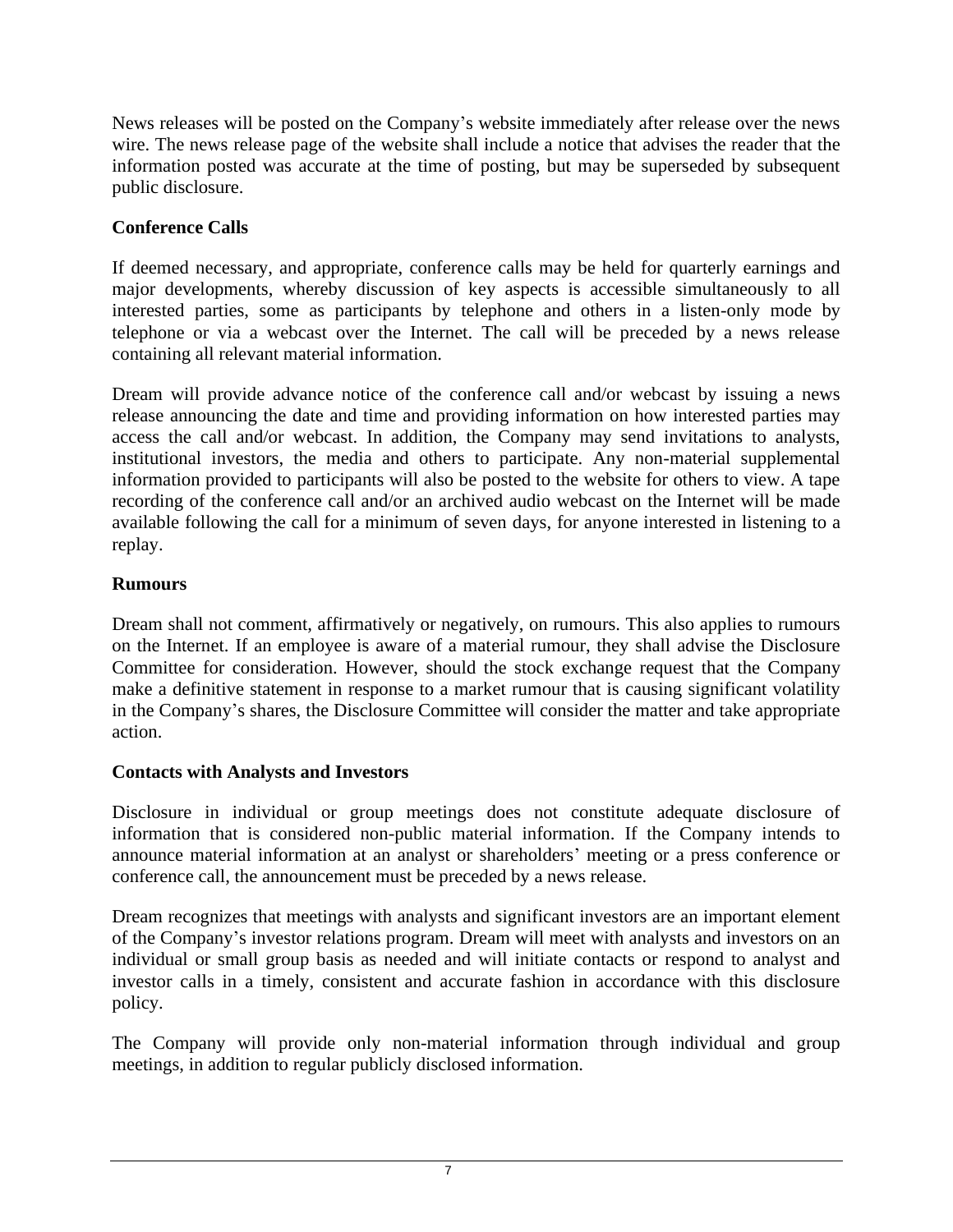The Company may maintain a "frequently asked questions" section on its website and may post information similar to the non-material information provided in individual investor and group meetings.

### **Contacts with Media**

It is our policy that only the Spokespersons speak to any media (including print, broadcast and electronic media) concerning the Company or any of its business activities. On occasion, it may be appropriate for other individuals to speak with the media; however, prior approval must be obtained from the Disclosure Committee.

All media releases must receive approval of the Disclosure Committee prior to their issuance. This requirement applies to all releases, whether issued corporately, by a subsidiary of the Company or on behalf of an individual property. The approval must include a review of the final text of the release and the list of contacts to whom the release will be issued.

The media may contact our offices or sites for various types of information relating to Dream and its business. Employees approached by the media should direct all calls to the Spokespersons.

If the media contacts an employee by any means (including phone, personal visit, or e-mail) with a request for information, they should do the following:

- Inquire as to the information that is being requested;
- Inquire as to the purpose of the information request;
- Inquire when the story is expected to be published or run on the radio or television;
- Inquire what their deadline is for a response from the Company;
- Ask for all contact information; and
- Notify the Disclosure Committee immediately.

In some cases it may be decided by the Disclosure Committee that an individual other than a Spokesperson should respond to a specific media request. In such an instance, the following guidelines shall be adhered to by the designated individual:

- Provide a draft of the media release, or contents of the message to be delivered to the Disclosure Committee for approval;
- In the case of a media request, the media release shall confirm facts only, and only information which has previously been publicly disclosed will be discussed;
- Do not answer questions that do not relate to the original media request;
- Do not speculate or exaggerate;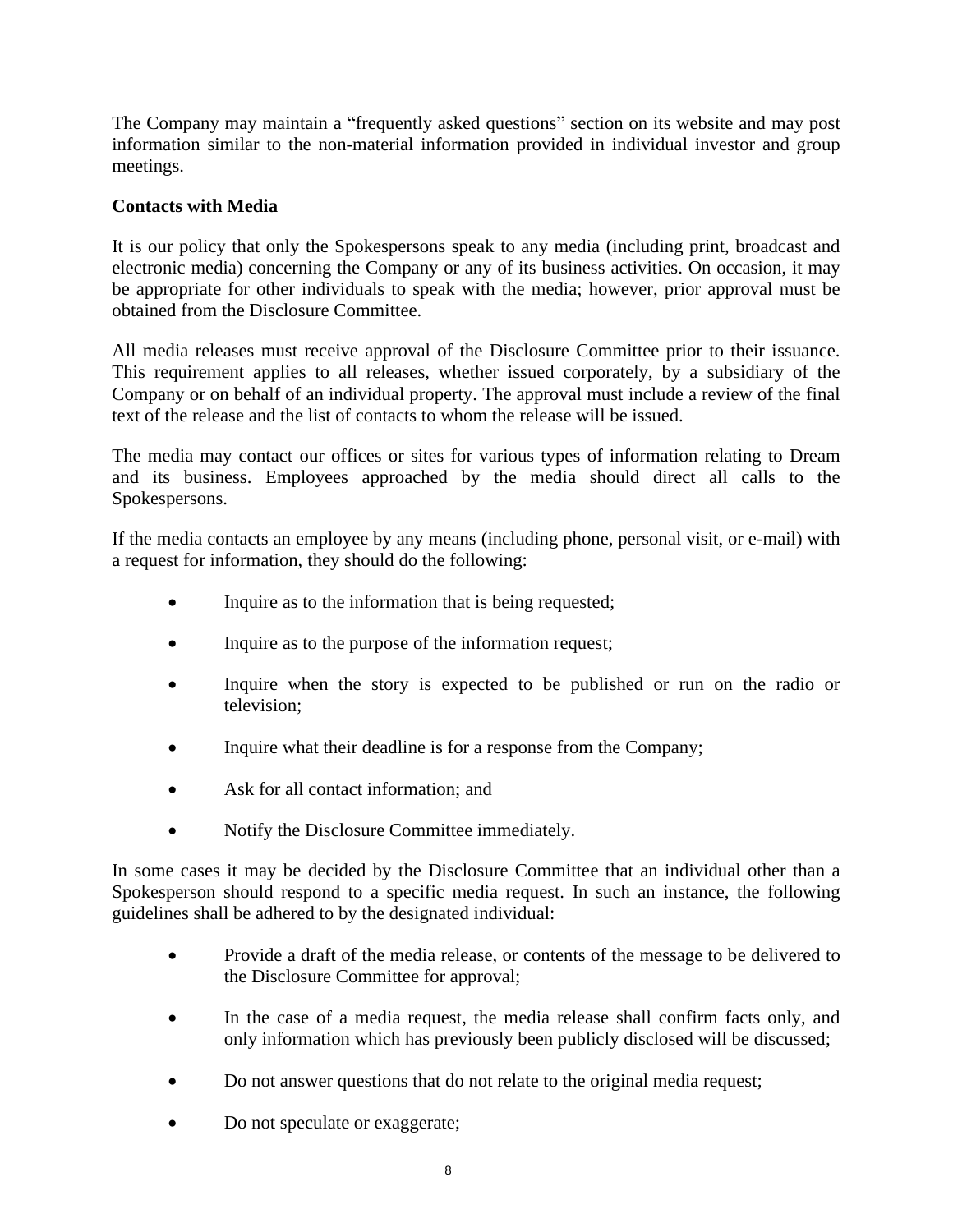- Do not be defensive or argumentative;
- Be concise, defuse negatives, correct fallacies or inaccuracies;
- Do not go off the record; and
- Avoid saying "no comment".

The designated individual should follow up, read the article, view and, if possible, tape the TV segment, or listen to the radio report to ensure its accuracy. Copies of any such media coverage and the designated employees' notes should be forwarded to the Disclosure Committee.

### **Reviewing Analyst Draft Reports and Models**

Dream generally will not review analysts' draft research reports or models. However, in order to prevent dissemination of inaccurate information, the Company may, as necessary, review a report or model for the purpose of pointing out errors in fact based on publicly disclosed information. With respect to an analyst's estimates or projections, the Company's policy is not to comment on or question an analyst's assumptions unless they are not realistic in view of previously disclosed historical information or other publicly available information. Dream will not confirm, or attempt to influence, an analyst's opinions or conclusions and will limit its comments on the analyst's model and earnings estimates as described above. Under no circumstances should the designated Spokesperson comment on any forecasts, projections or other forward-looking information contained in a draft analyst's report or model.

### **Distributing Analyst Reports**

Analyst reports are proprietary products of the analyst's firm. Re-circulating a report by an analyst may be viewed as an endorsement of the report by the Company. For these reasons, Dream will not provide analyst reports through any means to persons outside of the Company including posting such information on its website. The Company may post on its website a complete list, regardless of the recommendation, of all the investment firms and analysts who provide research coverage on the Company. If provided, such list will not include links to the analysts' websites or publications.

### **Forward-looking Information**

Should Dream elect to disclose forward-looking information ("**FLI**") in Disclosure Statements, the following guidelines will be observed:

- 1. The information, if deemed material, will be broadly disseminated via news release, in accordance with this disclosure policy (i.e.), at or before the time of disclosing the FLI).
- 2. The document or oral statement containing the FLI will contain the following cautionary language, proximate to the FLI:
	- (a) A statement identifying the FLI as "forward-looking information";
	- (b) A statement that actual results may vary from the FLI and identifying material factors that could cause actual results to differ materially from the FLI; and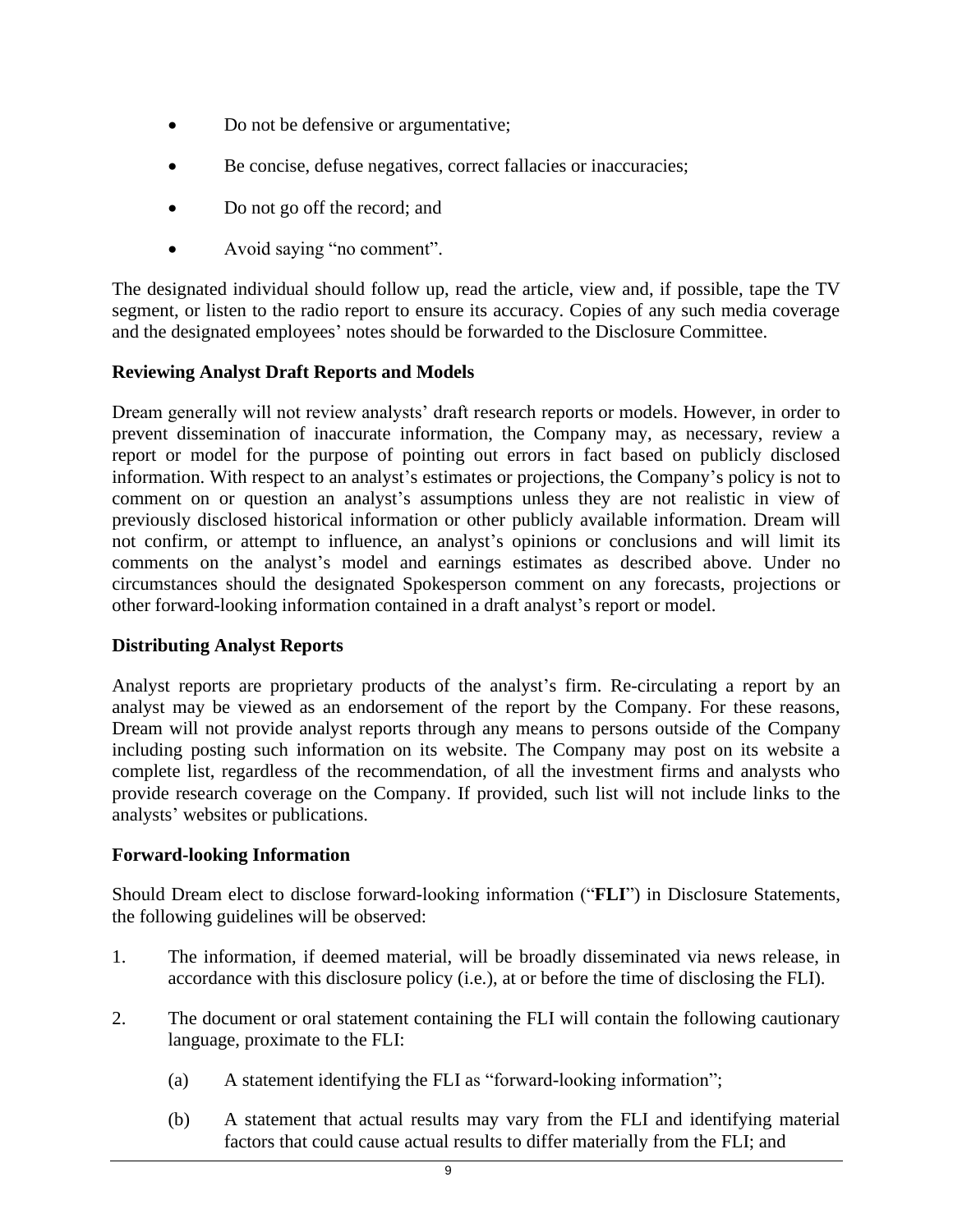- (c) A statement of the specific material factors or assumptions that were applied in making the FLI.
- 3. There must be a reasonable basis for the FLI.
- 4. The disclosure of FLI will be accompanied by a statement that disclaims the Company's intention or obligation to update or revise the FLI, whether as a result of new information, future events or otherwise, except as may be required by applicable securities laws, rules or policies. Notwithstanding this disclaimer, should subsequent events prove past statements about current trends to be materially off target, the Company may choose to issue a news release explaining the reasons for the difference. In this case, the Company will update its guidance on the anticipated impact on revenue and earnings (or other key metrics).
- 5. Where the FLI is about prospective financial performance, results of operations, financial position or cash flows, it must be accompanied by such additional cautionary language and comply with such other requirements as may be required by law.

When material Forward-Looking Information has been previously disclosed in written communications, including in any disclosure filed with securities regulators or posted on Dream's website, in addition to observing the general guidelines set out above, Dream will include a discussion in its MD&A of events and circumstances that occurred during the MD&A period that are reasonably likely to cause actual results to differ materially from such previously disclosed material Forward-Looking Information, including a discussion of the expected differences. Should a determination be made to withdraw previously disclosed material Forward-Looking Information, the MD&A will include a discussion of the events and circumstances that led to the decision, including a discussion of the underlying assumptions that are no longer valid.

If Dream provides forward-looking information about prospective financial performance, financial position or cash flows that is based on assumptions about future economic conditions and courses of action (whether such forward-looking information is presented in the format of a historical statement of financial position, statement of comprehensive income or statement of cash flows or not) ("**Financial FLI**"), then, in addition to observing the general guidelines set out above, Dream will:

- 1. only disclose Financial FLI that is limited to a period for which the information in the Financial FLI can be reasonably estimated and uses the same accounting policies Dream expects to use to prepare its historical financial statements for the period covered by the Financial FLI;
- 2. state the date management approved the Financial FLI, if the document containing the Financial FLI is undated;
- 3. include disclosure that explains the purpose of the Financial FLI and cautions readers that the information may not be appropriate for other purposes; and
- 4. disclose in its MD&A material differences between actual results and previously released material Financial FLI for the period covered by the MD&A.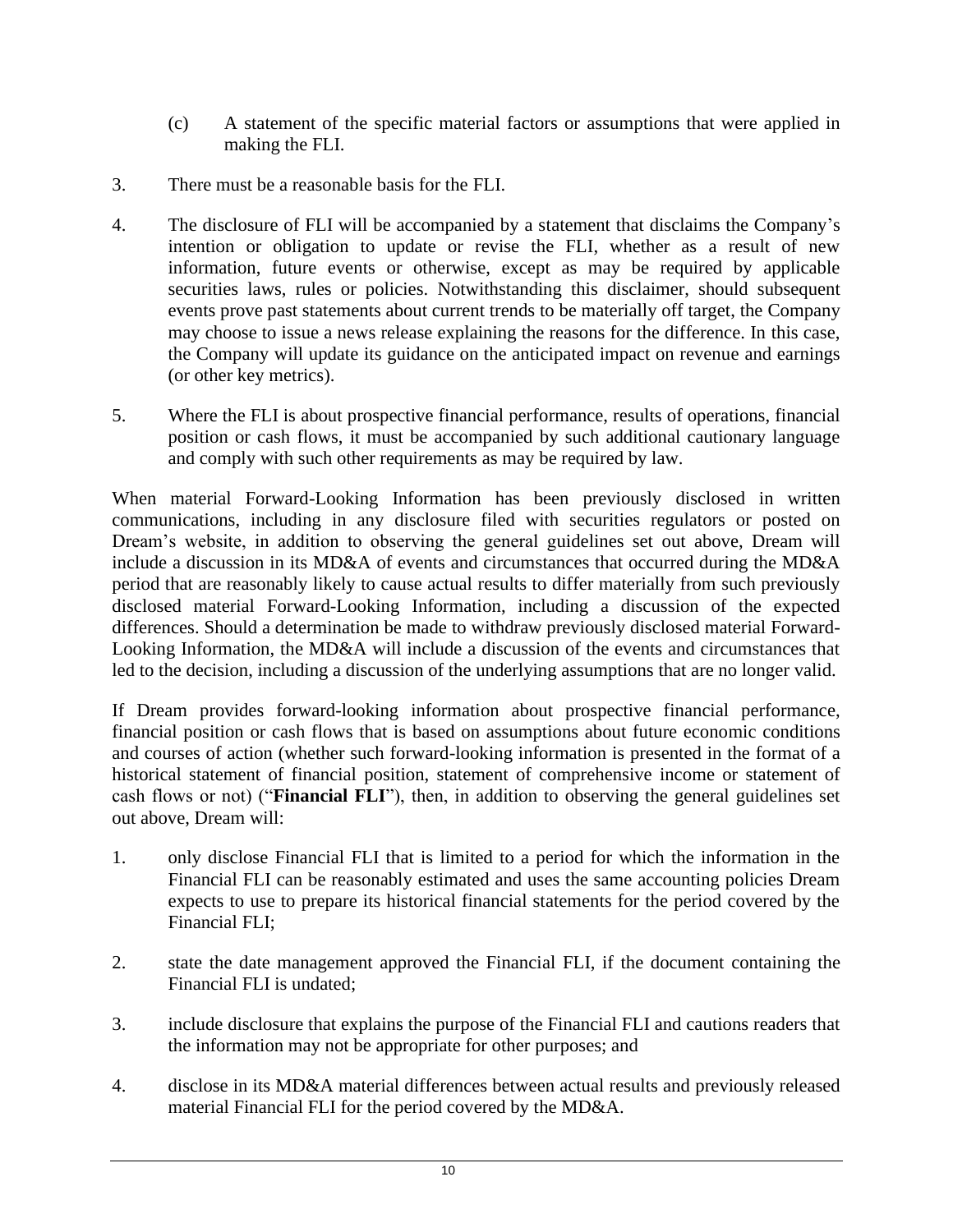When Forward-Looking Information is disclosed through oral communications, including conference calls and speeches, the applicable Spokesperson will observe the general guidelines relating to FLI above, but may direct individuals to Dream's publicly available documents for additional information about material factors or assumptions used in the preparation of the FLI and material risk factors and uncertainties that may cause actual results to differ from the FLI.

## **Disclosure Record**

Dream will maintain a six-year file containing all public information about the Company, including continuous disclosure documents, news releases, analysts' reports, transcripts or tape recordings of conference calls, and newspaper articles.

# **Responsibility For Electronic Communications**

This disclosure policy also applies to electronic communications. Accordingly, officers and employees responsible for written and oral public disclosures shall also be responsible for electronic communications.

The Communications Officer is responsible for updating the investor relations section of the Company's website and is responsible for monitoring all Company information placed on the website to ensure that it is accurate, complete, up-to-date and in compliance with relevant securities laws.

The Disclosure Committee must approve all links from the Company's website to a third party website. Any such links will include a notice that advises the reader that he or she is leaving the Company's website and that the Company is not responsible for the contents of the other site.

Investor relations material shall be contained within a separate section of the Company's website and shall include a notice that advises the reader that the information posted was accurate at the time of posting, but may be superseded by subsequent disclosures. All data posted to the website, including text and audiovisual material, shall show the date such material was issued. Any material changes in information must be updated immediately. The minimum retention period on the website for financial statements and annual reports shall be two years and for supplementary information packages shall be one year.

Disclosure on the Company's website alone does not constitute adequate disclosure of information that is considered material non-public information. Any disclosures of material information on the Company's website will be preceded by the issuance of a news release.

The Communications Officer shall also be responsible for responses to electronic inquiries. Only public information or information which could otherwise be disclosed in accordance with this disclosure policy shall be utilized in responding to electronic inquiries. In order to ensure that no material undisclosed information is inadvertently disclosed, employees are prohibited from participating in Internet chat rooms or newsgroup discussions on matters pertaining to the Company's activities or its securities.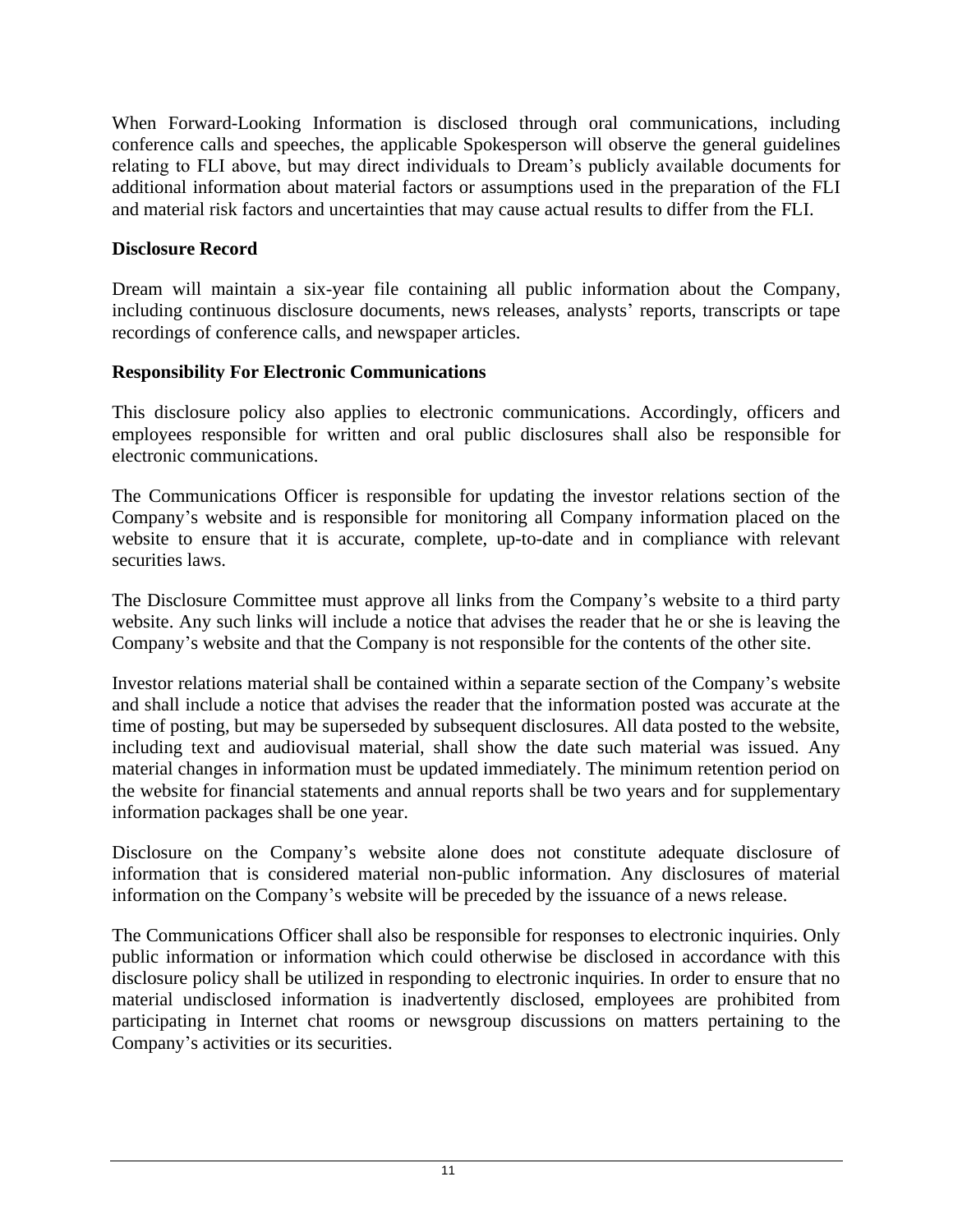### **Communication and Enforcement**

This Policy extends to all directors, officers and employees of Dream and its subsidiaries, including trusts and partnerships in which the Company owns directly or indirectly at least a 50% equity interest, and authorized Spokespersons. New directors, officers and employees will be provided with a copy of this Policy. This Policy shall be posted and maintained on the Company's Intranet.

Any employee who violates this Policy may face disciplinary action up to and including termination of his or her employment with the Company without notice. The violation of this Policy may also violate certain securities laws. If it appears that an employee may have violated such securities laws, the Company may refer the matter to the appropriate regulatory authorities, which could lead to penalties, including fines and/or imprisonment.

The undersigned acknowledges receiving and reviewing this Disclosure Policy and that the terms of the policy are understood.

Name (print) Signature

Date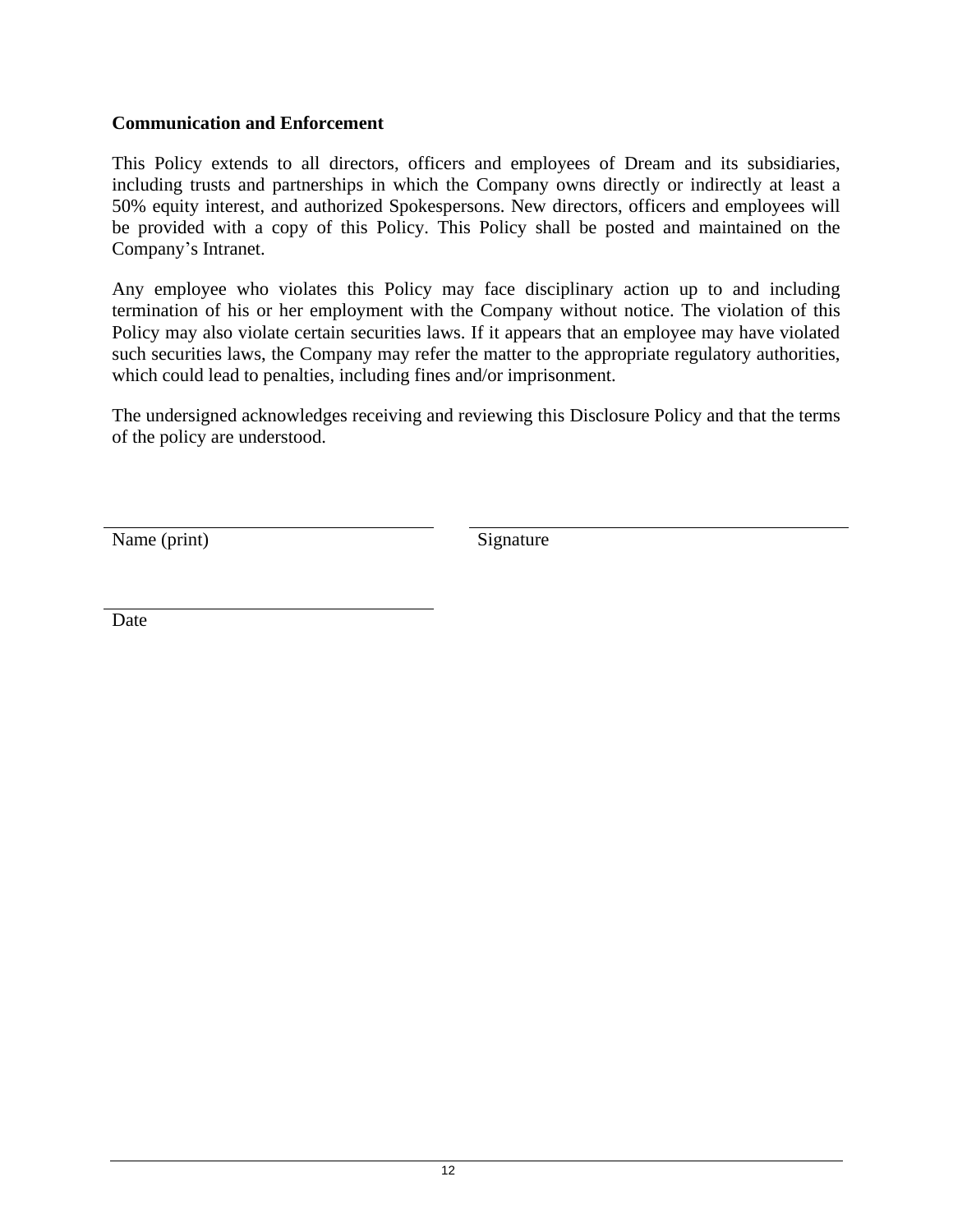# **Appendix A**

### **Examples of Potentially Material Information**

The following are examples of the types of events or information which may be material. This list is not exhaustive and is not a substitute for the Company and the Disclosure Committee exercising their own judgement in making materiality determinations.

### *Changes in Corporate Structure*

- changes in share ownership that may affect control of the Company
- major reorganizations, amalgamations, or mergers
- take-over bids, issuer bids, or insider bids

### *Changes in Capital Structure*

- the public or private sale of additional securities
- planned repurchases or redemptions of securities
- planned splits of units or offerings of warrants or rights to buy units
- any unit consolidation, unit exchange, or unit distribution
- changes in the Company's distribution payments or policies
- the possible initiation of a proxy fight
- material modifications to rights of security holders

### *Changes in Financial Results*

- a significant increase or decrease in near-term earnings prospects
- unexpected changes in the financial results for any periods
- shifts in financial circumstances, such as cash flow reductions, major asset write-offs or write-downs
- changes in the value or composition of the Company's assets
- any material change in the Company's accounting policy

### *Changes in Business and Operations*

- any development that affects the Company's resources, technology, products or markets
- a significant change in capital investment plans or corporate objectives
- major labour disputes or disputes with major contractors or suppliers
- significant new contracts, products, patents, or services or significant losses of contracts or business
- significant discoveries by resource companies
- changes to the board of trustees or executive management, including the departure of the Company's CRO, CFO, COO or president (or persons in equivalent positions)
- the commencement of, or developments in, material legal proceedings or regulatory matters